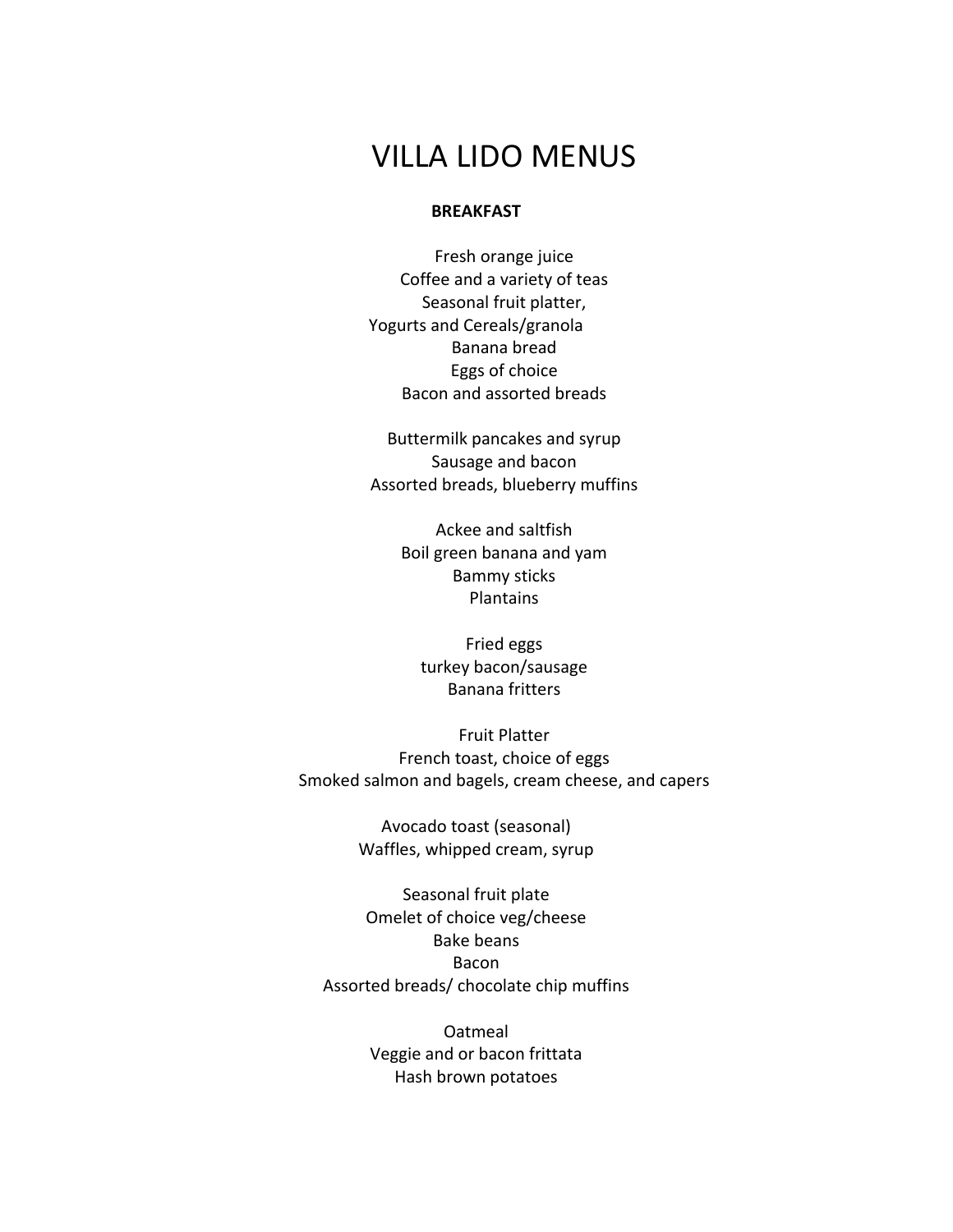Eggs of choice Jamaican Escoveitched fish Johnny cakes with variety of jams Steamed callaloo

Fresh fried fish when available Festival, hardo bread

#### **LUNCH**

Pizza on the BBQ with an array of toppings Homemade tomato sauce, mozzarella cheese, grilled onions, sweet pepper, mushrooms, sliced tomatoes Caesar salad with homemade dressing and croutons with jerk chicken breast

> Beef sliders and hot dogs Grilled garlic and butter lobster tail (when available) Grilled vegetable platter French fries Bok choy salad

Variety of Jamaican patties (chicken, beef and or veggie) Coco bread Macaroni and cheese Arugula watermelon feta salad

> Mexican beef Pulled chicken tacos Black beans with garlic and cumin White rice **Tortillas** Papaya salsa Guacamole, shredded cheese and lettuce, Jalapenos Tostones (refried green plantain)

> > Jerk chicken and plantain wrap French fries Ackee souffle Mixed green salad Quinoa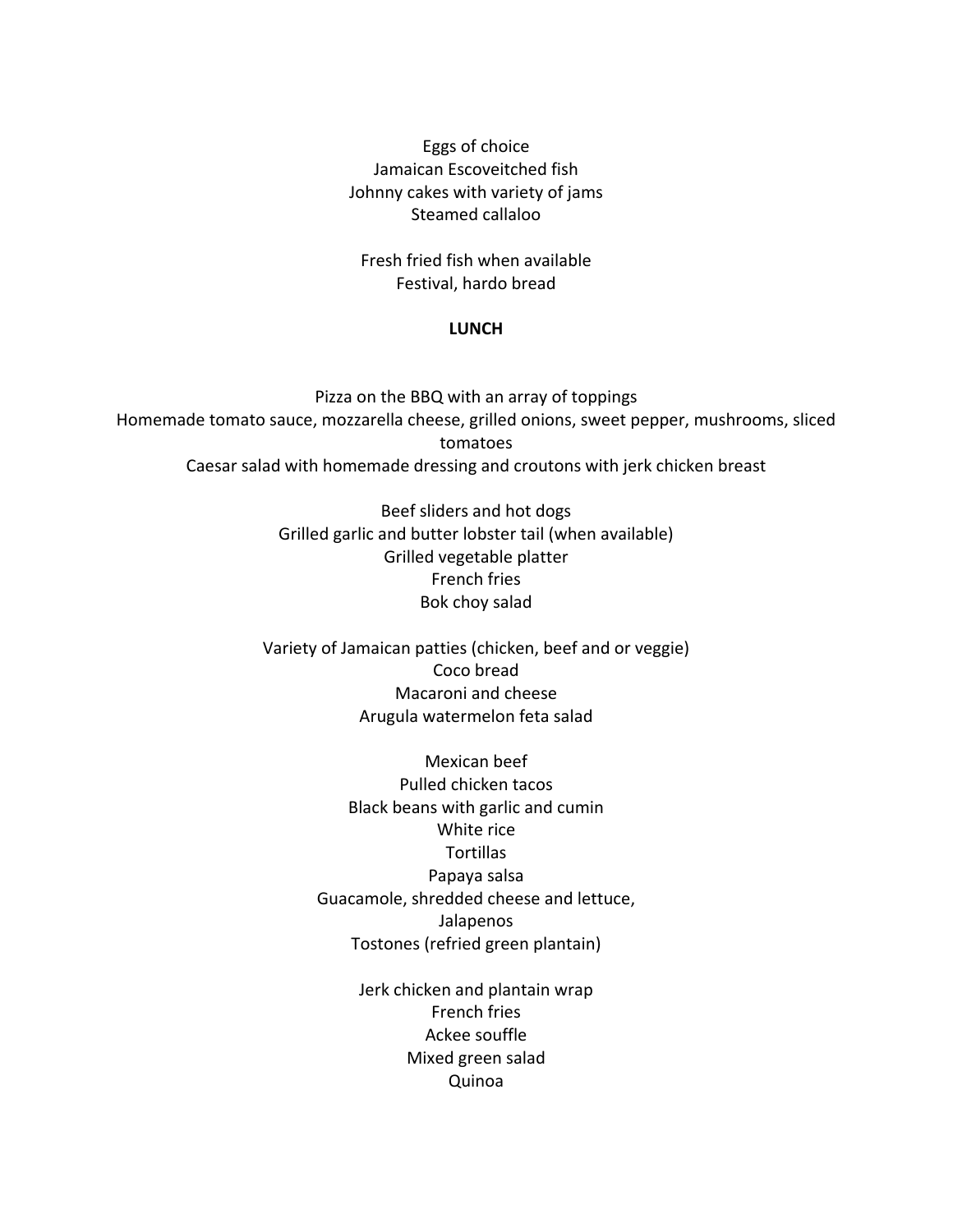Barbeque chicken Shrimp and pineapple kababs Roast breadfruit, sweet potato, pumpkin Roast corn Grilled carrots and zucchini Purple and white cabbage salad

Cream of tomato soup Grill cheese sandwiches Plantain Spinach salad with goat cheese, cranberries, cashews honey mustard vinaigrette

> Grilled mahi mahi with pineapple mint salsa Barbecue ribs Crispy garlic baked potato wedges Cucumber, tomato, avocado and onion salad

> > Tuna salad sandwiches Potato salad Cole slaw Caprese salad

Callaloo quiche and or quiche Lorraine Cowboy caviar Niçoise salad tuna or salmon Ackee and rice

### **HOR'S D'OEUVRES**

Breadfruit chips with guacamole Artichoke and spinach dip with pita chips Fresh veggies with a ranch dip Shrimp cocktail with a cocktail sauce Coconut chips Curried Ackee on toasted hardo squares Deviled eggs Honey barbecue chicken wings Pickled saltfish with onion and carrots with cream crackers Cheese board with pepper jelly and a variety of crackers Mexican layered dip & tostitos Mini cheese patties Smoke marlin with bammy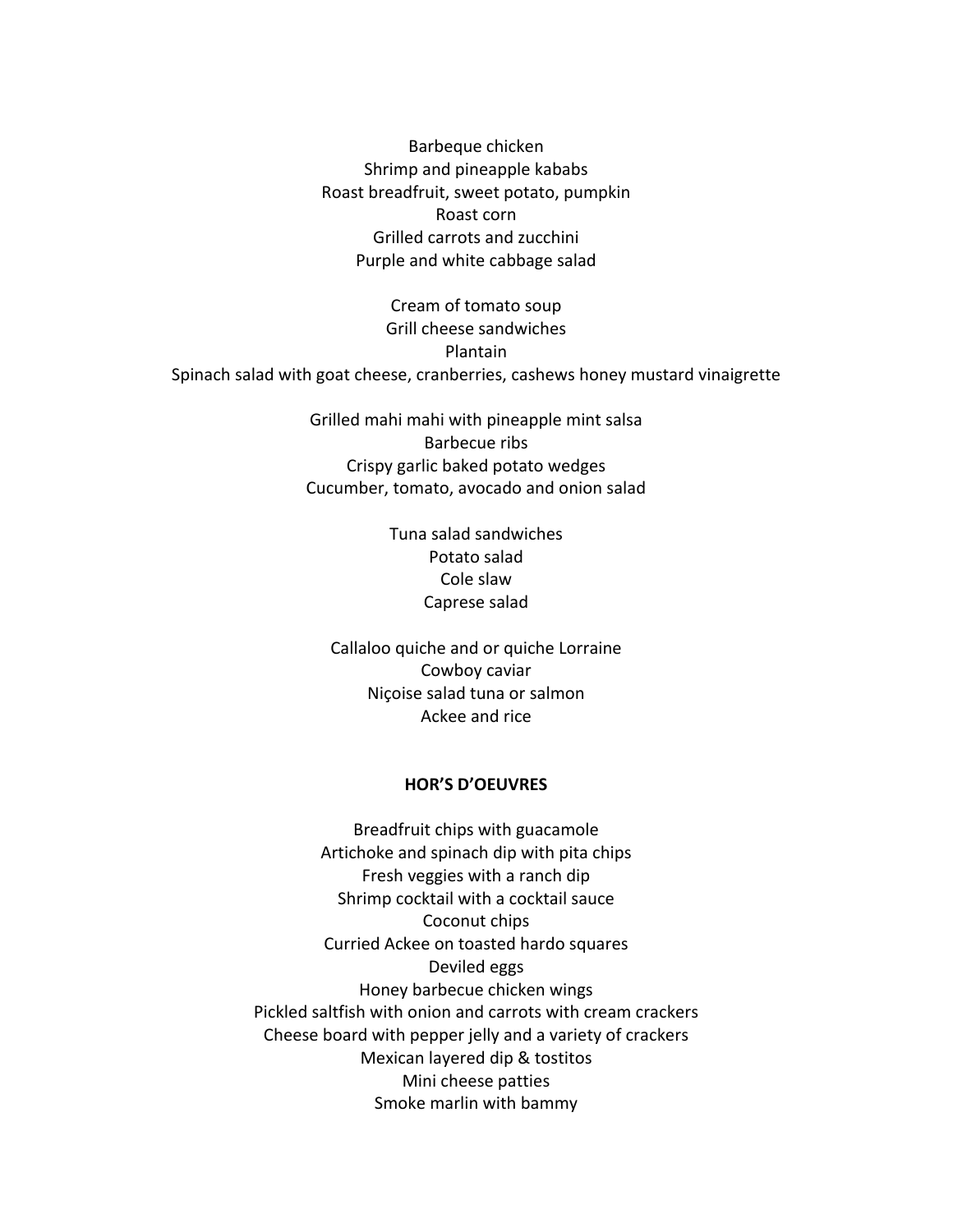Jerk sausage and jerk pork Plantain chips with a pineapple salsa Saltfish fritters Hummus with carrot sticks and chips

#### **DINNER**

Fricassee chicken Shrimp scampi Rice and peas Fried bread fruit or sweet potato casserole Sauteed green beans and carrots Plantain Tomato and avocado platter

Vegetarian lasagna Chicken parmesan Spaghetti with homemade marinara sauce Garlic and parmesan cheese loaf of bread Green salad with nuts, cheese and tomato with a balsamic vinaigrette

Shepherd's pie (meat or vegetarian) Restuffed back chocho Candied carrots Baked plantain Lettuce, olive, cucumber, tomato, red onion and feta salad with a lemon vinaigrette

Grilled tenderloin of beef with red wine sauce and mushrooms Mashed potatoes Roasted Cauliflower Plantain Spinach and goat cheese salad with cranberries, cashews with a honey mustard dressing

> Lentil soup Beef, sweet pepper and onion kababs Chicken, red onion kababs Couscous Fattoush salad Hummus Pita bread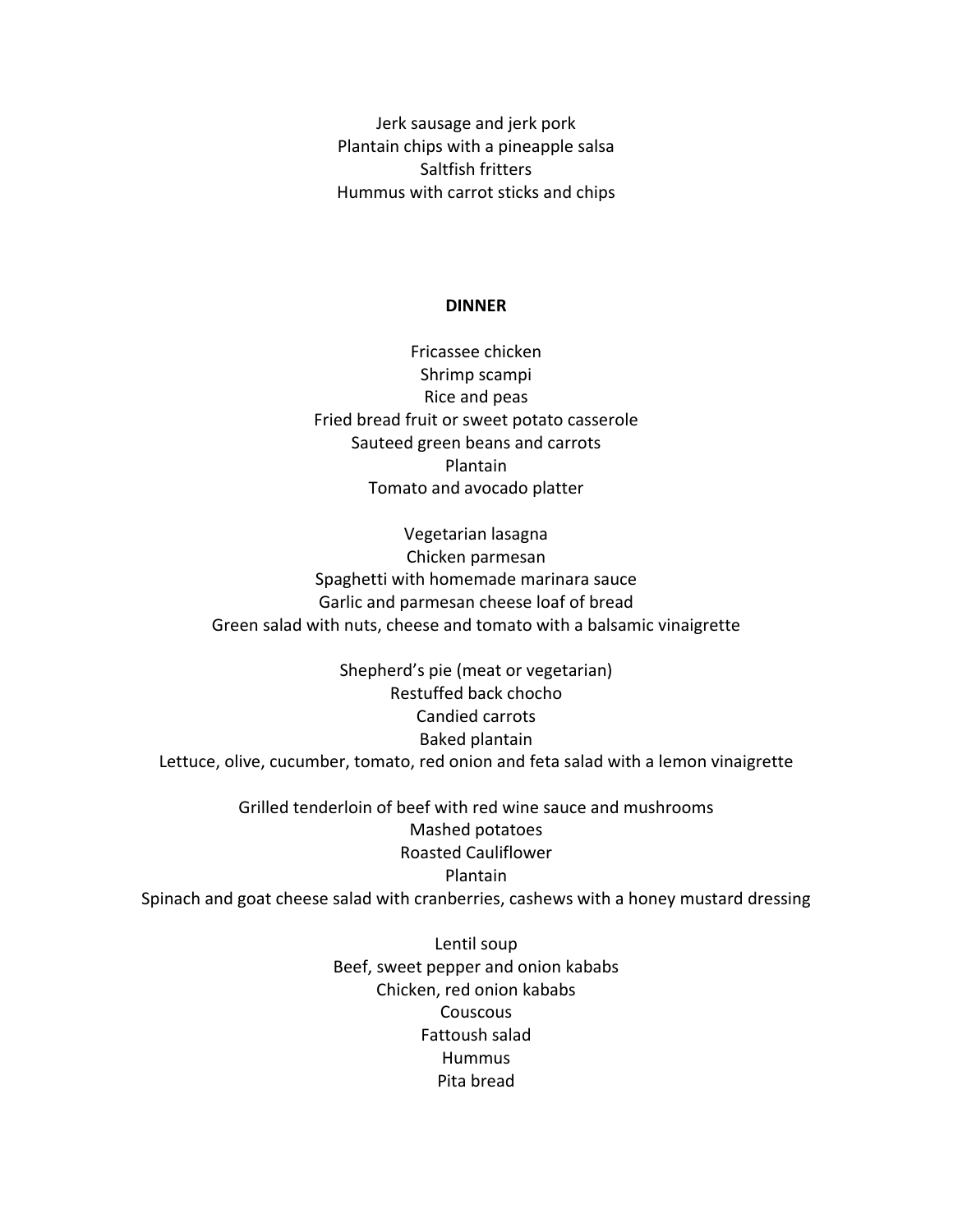Cream of pumpkin soup Roasted leg of lamb or herb crusted rack of lamb Scalloped potatoes Corn souffle Roasted broccoli Baked plantain

Roast Chicken stuffed with sweet potato Teriyaki baked salmon Coconut rice Assorted sauteed vegetables Roast plantain Lettuce mix, toasted coconut bits, toasted ginger bits, peanuts with a carrot ginger dressing

> Chinese ginger roast pork chops Sweet and sour cashew chicken Vegetable fried rice Stir fried vegetables with Chinese noodles

Curry shrimp or curry chicken with mango chutney Jamaican oxtail with beans and carrots White rice Roti Sauteed bok choy in a ginger garlic sauce Fried green plantain with garlic and lemon

Beach Bonfire and Barbecue Barbeque chicken Jerk pork Gungo peas and rice Barbeque vegetables, (eggplant, zucchini, squash and carrots) Roast breadfruit, roast yam, roast sweet potato Goat cheese and beet salad with a honey lemon vinaigrette

## **DESSERTS**

Roy's famous Villa Lido fruit salad Key Lime pie with whip cream Brownies or Chocolate cake with assorted ice-creams